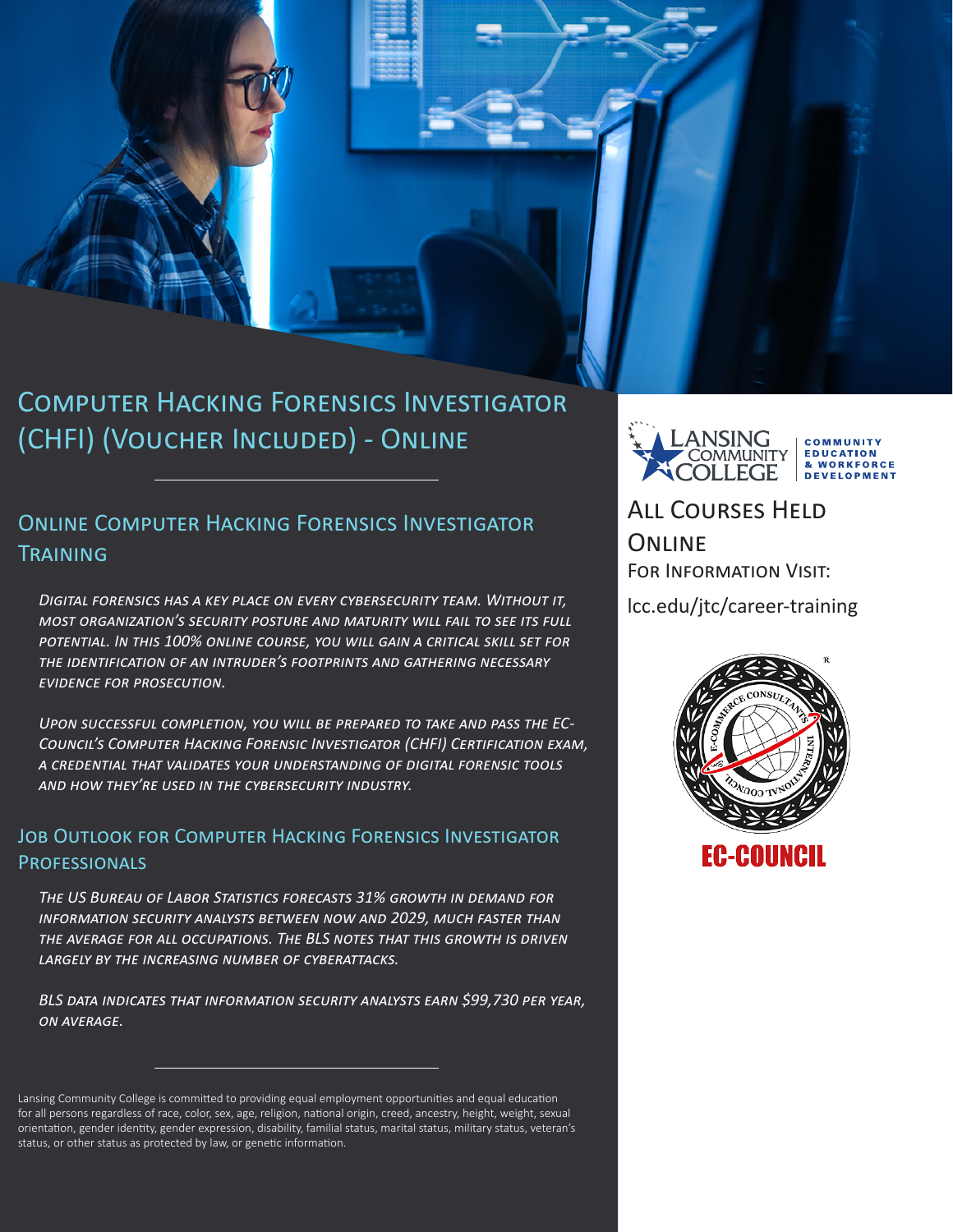## Computer Hacking Forensics Investigator (CHFI) (Voucher Included) - Online

### COURSE OBJECTIVES

- *Establish threat intelligence and key learning points to support pro-active profiling and scenario modeling.*
- *Understand how to perform anti-forensic methods detection and postintrusion analysis of electronic and digital media to determine who, where, what, when, and how the intrusion occurred.*
- *Gain the ability to extract and analyze logs from various devices like proxy, firewall, servers, and more.*
- *Learn the skills to identify the possible source or incident origin.*

### **CURRICULUM**

- *I. Computer Forensics in Today's World*
- *II. Computer Forensics Investigation Process*
- *III. Understanding Hard Disks and File Systems*
- *IV. Data Acquisition and Duplication*
- *V. Defeating Anti-Forensics Techniques*
- *VI. Operating System Forensics*
- *VII. Network Forensics*
- *VIII. Investigating Web Attacks*
- *IX. Database Forensics*
- *X. Cloud Forensics*
- *XI. Malware Forensics*
- *XII. Investigating Email Crimes*
- *XIII. Mobile Forensics*
- *XIV. Forensics Report Writing and Presentation*



# All Courses Held **ONLINE**

For Information Visit:

lcc.edu/jtc/career-training



Lansing Community College is committed to providing equal employment opportunities and equal education for all persons regardless of race, color, sex, age, religion, national origin, creed, ancestry, height, weight, sexual orientation, gender identity, gender expression, disability, familial status, marital status, military status, veteran's status, or other status as protected by law, or genetic information.